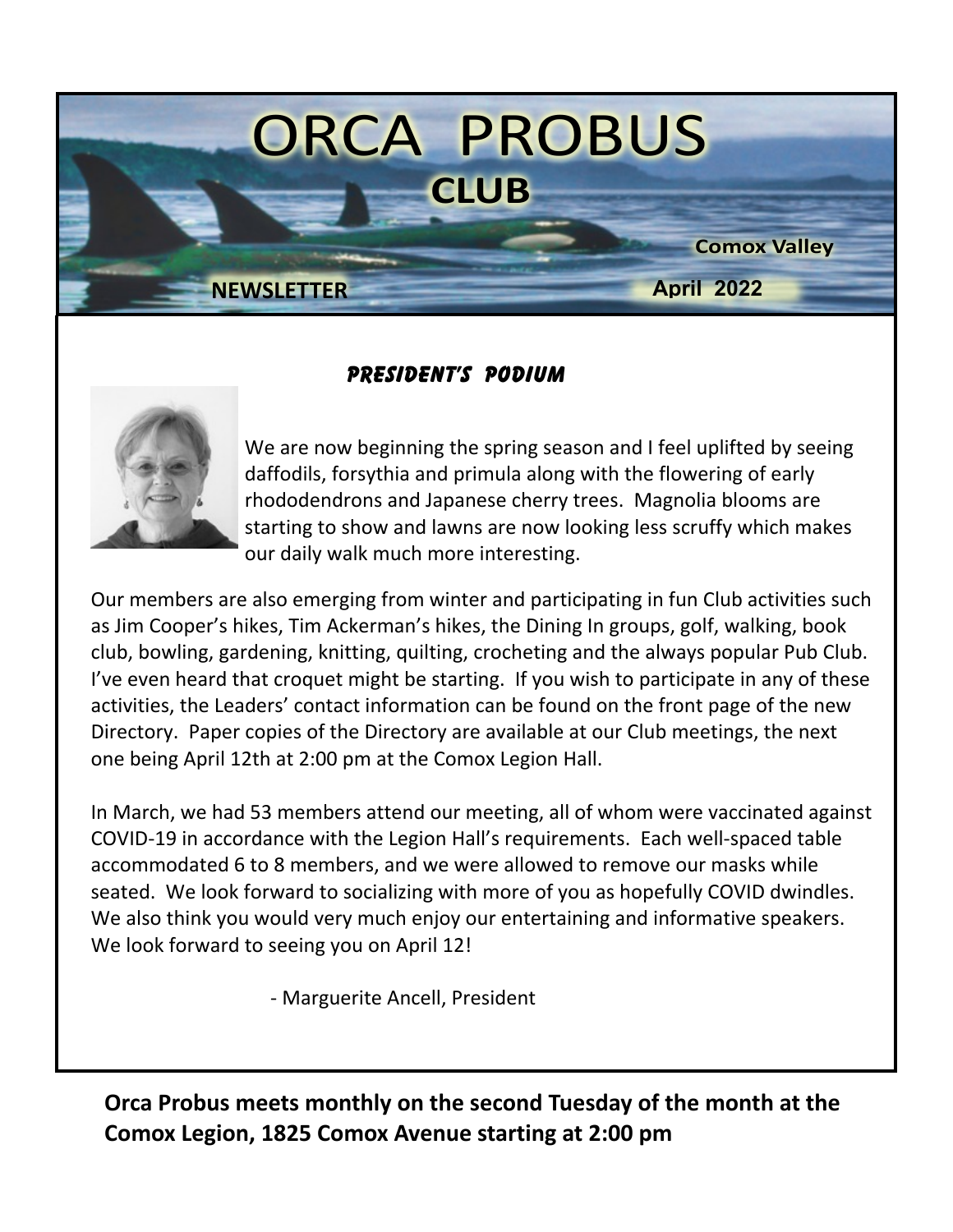# **In Memorium**



# **Marilynn Manley**

With regret, we report the passing of former member Marilynn Manley. She and her husband Don joined Orca Probus in 2005, and were active in many of the Club's social activities. With declining health, the Manleys resigned from the club in 2020.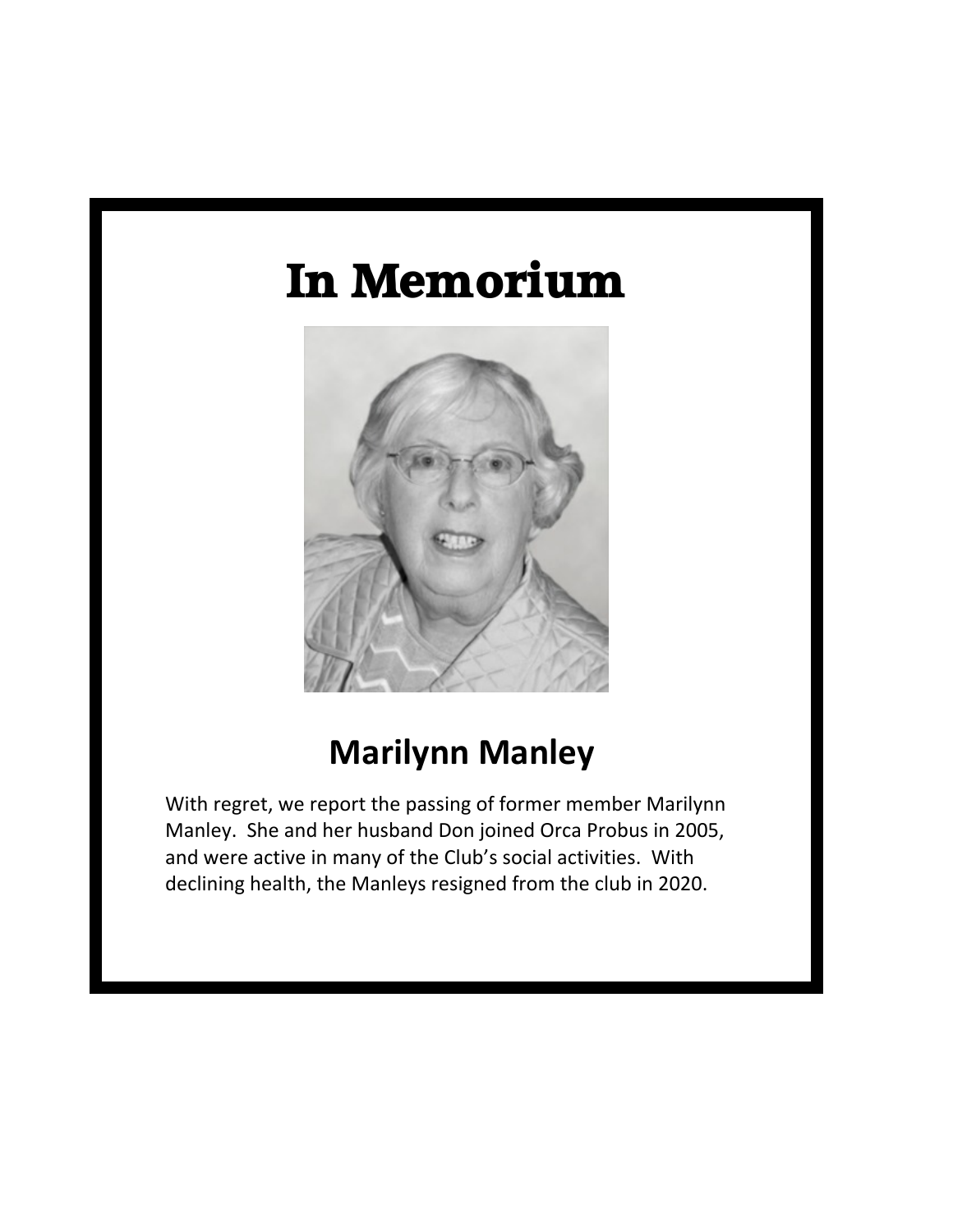### ACTIVITY GROUP CONTACTS

| <b>Book Worms</b> | <b>Marilyn Morris</b>  |
|-------------------|------------------------|
| <b>Bowling</b>    | Marie Knowles          |
| Croquet           | Gordie March           |
| Cycling           | Barb Wilson            |
| Dining In         | Lynnette Lynch         |
| Gardening         | Lynnette Lynch         |
| Golf              | Dave/Isabelle Pacholuk |
| <b>Hiking</b>     | Tim Ackerman           |
| Kayaking          | Mike Wilson            |
| Knitting          | Lynette Lynch          |
| Lunch Bunch       | Margo/Paul Ellegood    |
| Photography       | <b>Bruce Ellis</b>     |
| Pub Club          | <b>Howard Siebert</b>  |
| Quilting          | <b>Beth Ritchie</b>    |
| Walking           | Melanie Olson          |



#### **PHOTOGRAPHY CLUB**

We held an initial meeting of the Photography Club to discuss how this group will proceed. Unlike the previous Camera Club, there will be less emphasis on the technology of cameras, and more emphasis on taking photographs. Each month we will watch a <sup>1/2</sup> hour lecture by Joel Sartore, long-time photographer for The National Geographic, on aspects of taking great pictures, and will then share photos taken by members of the group.

If you are interested in joining this club, contact Bruce Ellis

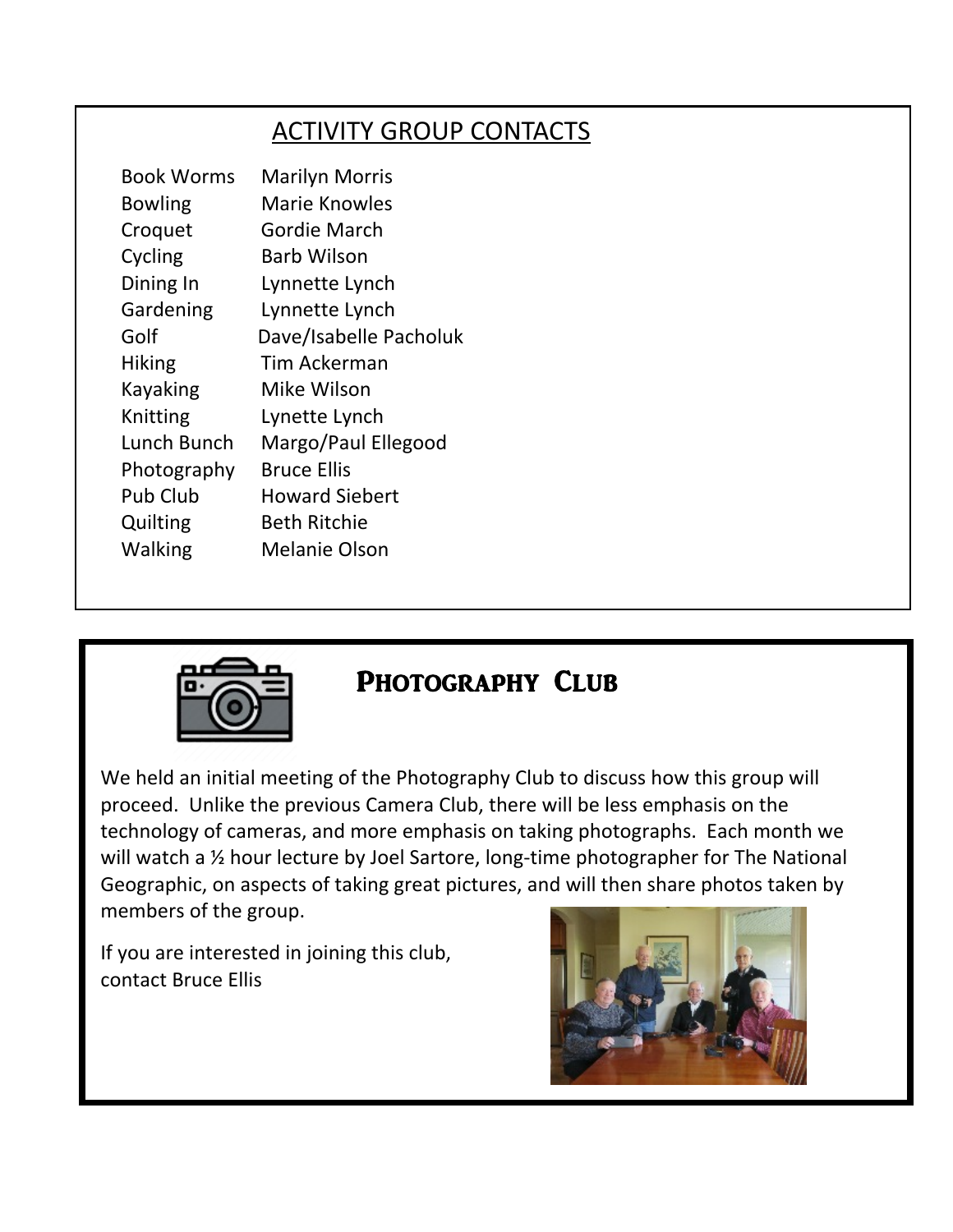## CALENDAR OF EVENTS

Jun. 25 PRISMA

Jul. 5 Anniversary BBQ

Aug. 9 Summer Picnic

# **Golf GROUP**

Spring is here and we are ready to start our Orca Probus Golf Season. Our first golf event will be **THURSDAY, APRIL 21<sup>ST</sup> at Comox Golf Club** for nine holes, followed by "Apres Golf" at the Clubhouse Restaurant. An email is being sent to all Probus Members who have signed up for the 2022 season with all the details, including the RSVP deadline. Looking forward to sharing some great "shots" with all of you in the next newsletter.

Dave & Isabelle Pacholuk

### **Spring is Finally Here**



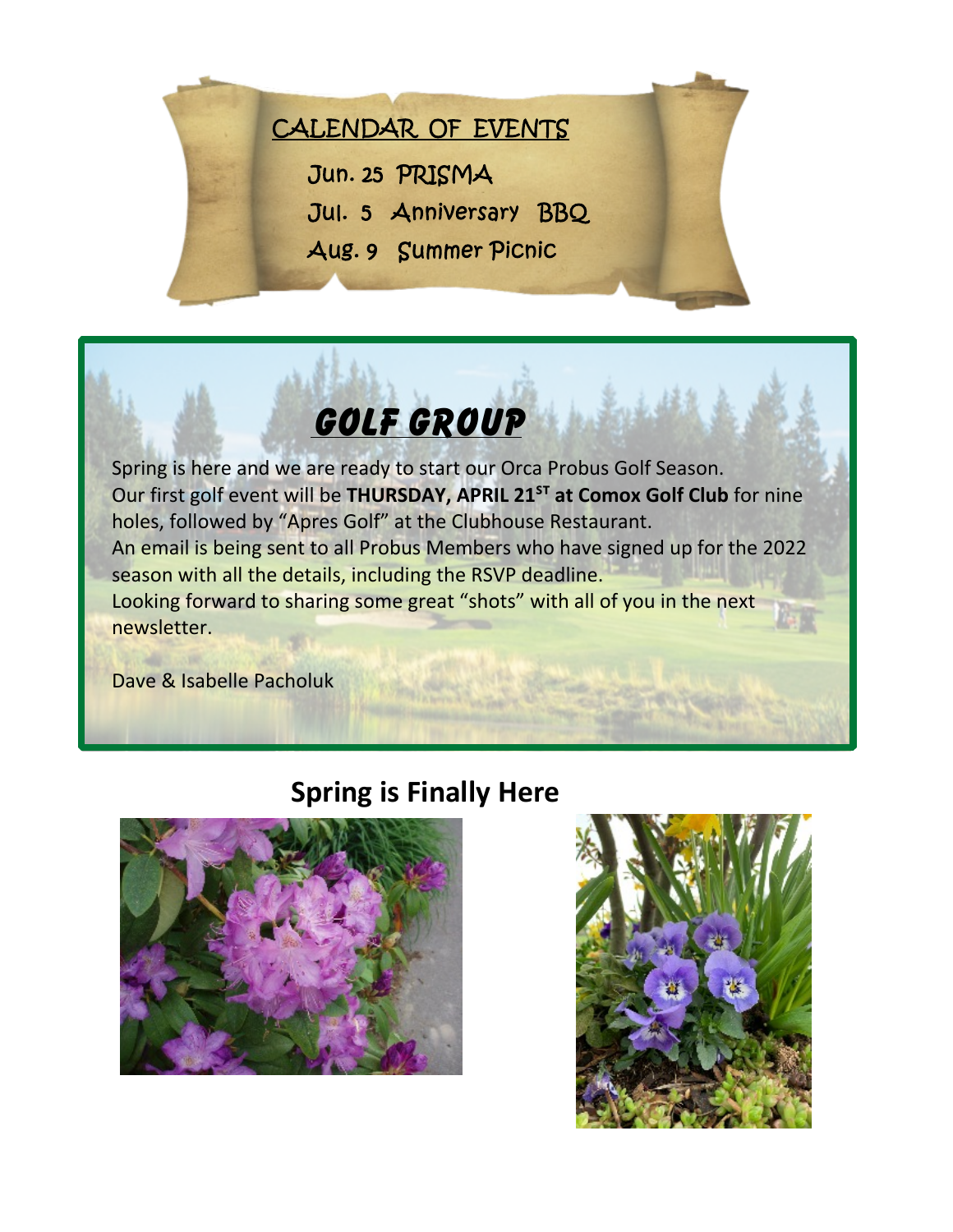

George Fettes John Powell Barbara Wilson Ken Talbot Beth Ritchie

Stanley Strilchuk Lynne Pringle Dave Matheson Alan Tippett Derek Mowatt Don Bertram

Bruce and Pat Ellis will be celebrating their 10 anniversary with Orca Probus this month



9 members joined us for 5 pin bowling in March. Jill Ackerman had the high score of 197. So, if you think you would like to join us, the next event is scheduled for:

DATE: WEDNESDAY, APRIL 13, 2022

TIME: 1:00 PM (please arrive by 12:45 pm)

- PLACE: CODES COUNTRY LANES  $(307 - 6<sup>th</sup> Street, Counter$
- COST: \$13.85 per person **CASH ONLY**
- NOTE: MASKS WILL NOT BE REQUIRED THIS TIME Sanitzer is available on site

- Marie Knowles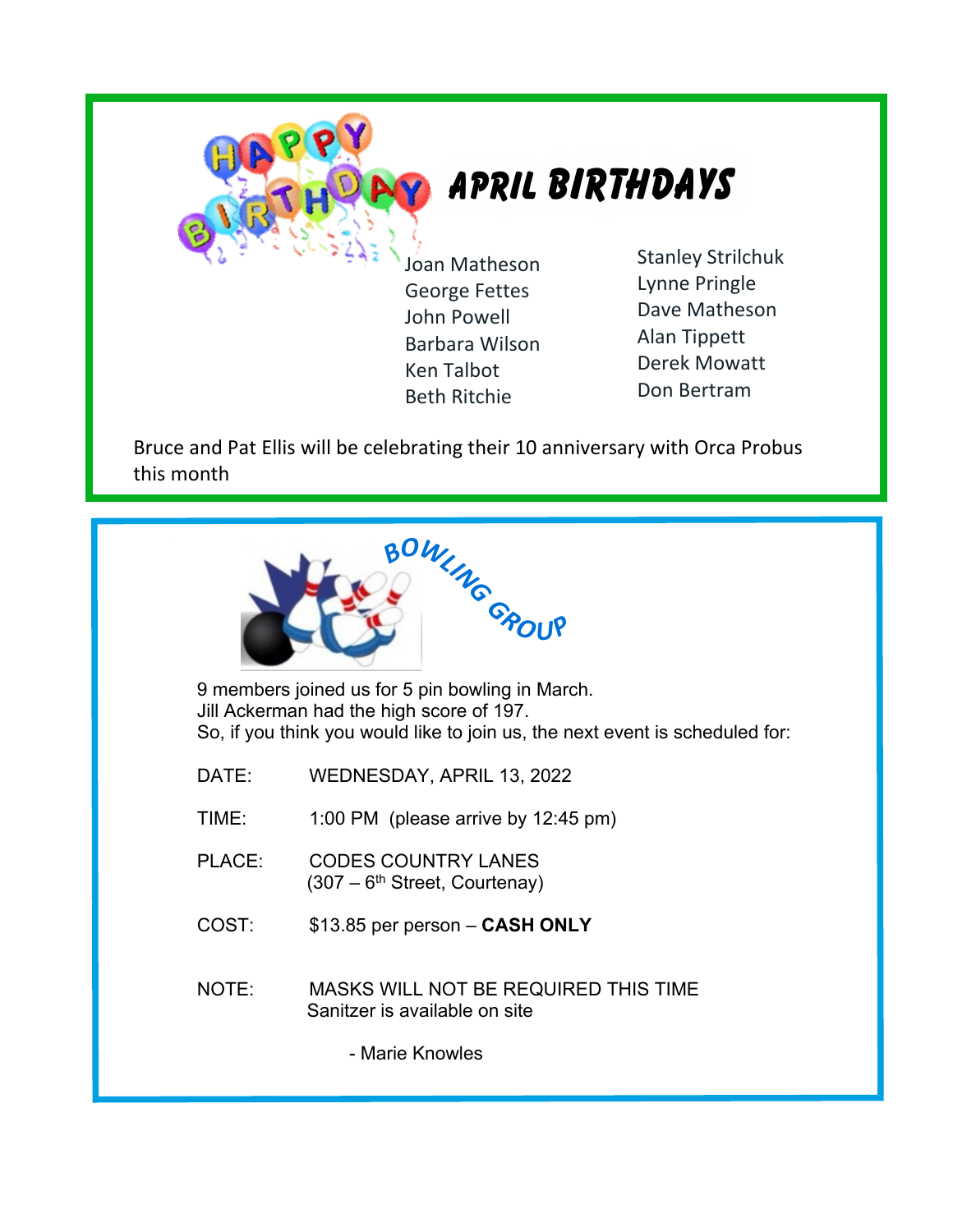### **March 8 Meeting**

We had 53 attendees for the live March 8th meeting at the Legion.

The speaker was Dr. Kent Brothers, a noted mycologist. He gave a very interesting talk about fungi. I know many of you might wonder how you could have an interesting talk about fungi, but it was. Dr Brothers is an accomplished speaker and everyone was impressed. He gave the background on the types of fungi and moved on specifically to mushrooms, talking extensively about edible and nonedible mushrooms found here on Vancouver Island.

A summary of key points may be found at: http://brothers.ca/Kent/FungiKeyPoints.htm Dr. Brothers does do a lecture walk through the forest in Cumberland in the fall. Something to consider.

Anyway, for those who wanted more information, he recommended the book Mushrooms of British Columbia or the website MushroomExpert.com



After the meeting, Howard hosted many of us at Kelly & Carlos O'Bryan's Irish pub.

#### **NEXT MEETING APRIL 12**

At the April meeting, the speakers will be Jim Smiley and Denise Savoie. They are members of the Friends of Rails to Trails. Their vision would create non-motorized multi-use, community trails on the abandoned rail line on Vancouver Island for all users, whether bikers, walkers, hikers, horseback riders or commuters. The project would maintain the railroad history by converting the historic railway stations to tourist information centres or kiosks which would direct people to local attractions and accommodation.

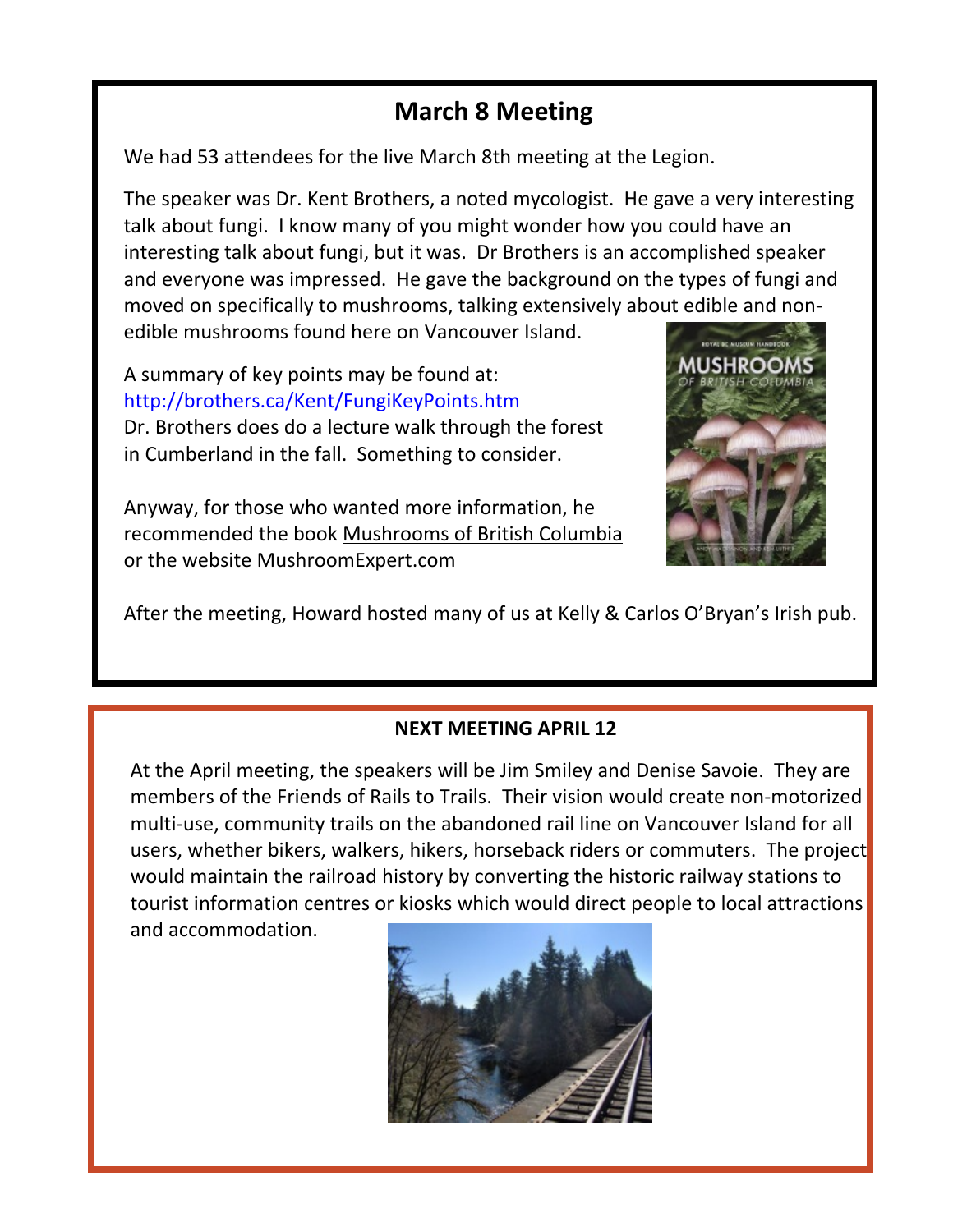#### **FINAL CALL FOR TICKETS**

### **PRISMA**

#### **Pacific Region International Summer Music Academy Powell River "Sailing to the Symphony" SATURDAY, JUNE 25, 2022**

Dear Fellow Members – you have done a great job snapping up the special seats that your PRISMA Committee has obtained for our club. We still have some tickets left as follows:

- Discounted Rate: \$85.50/person (consisting of a round trip ferry; lunch; concert ticket; and bus ride from the ferry to the theatre return)
- A second package: \$58.50/person (includes ferry; bus ride and concert bring your own picnic lunch)

#### **PLEASE NOTE: Payment is due at the APRIL 12th general meeting. Once tickets are purchased, there will be no refunds!**

#### **Cheques made payable to: "Orca PROBUS"**

The PRISMA event is always a great day with fine music, good friends, a hearty meal and a lovely cruise.

As always, thank you for your continued support.

Marie Knowles and Lawrence Petkus, Co-chairs, PRISMA 2022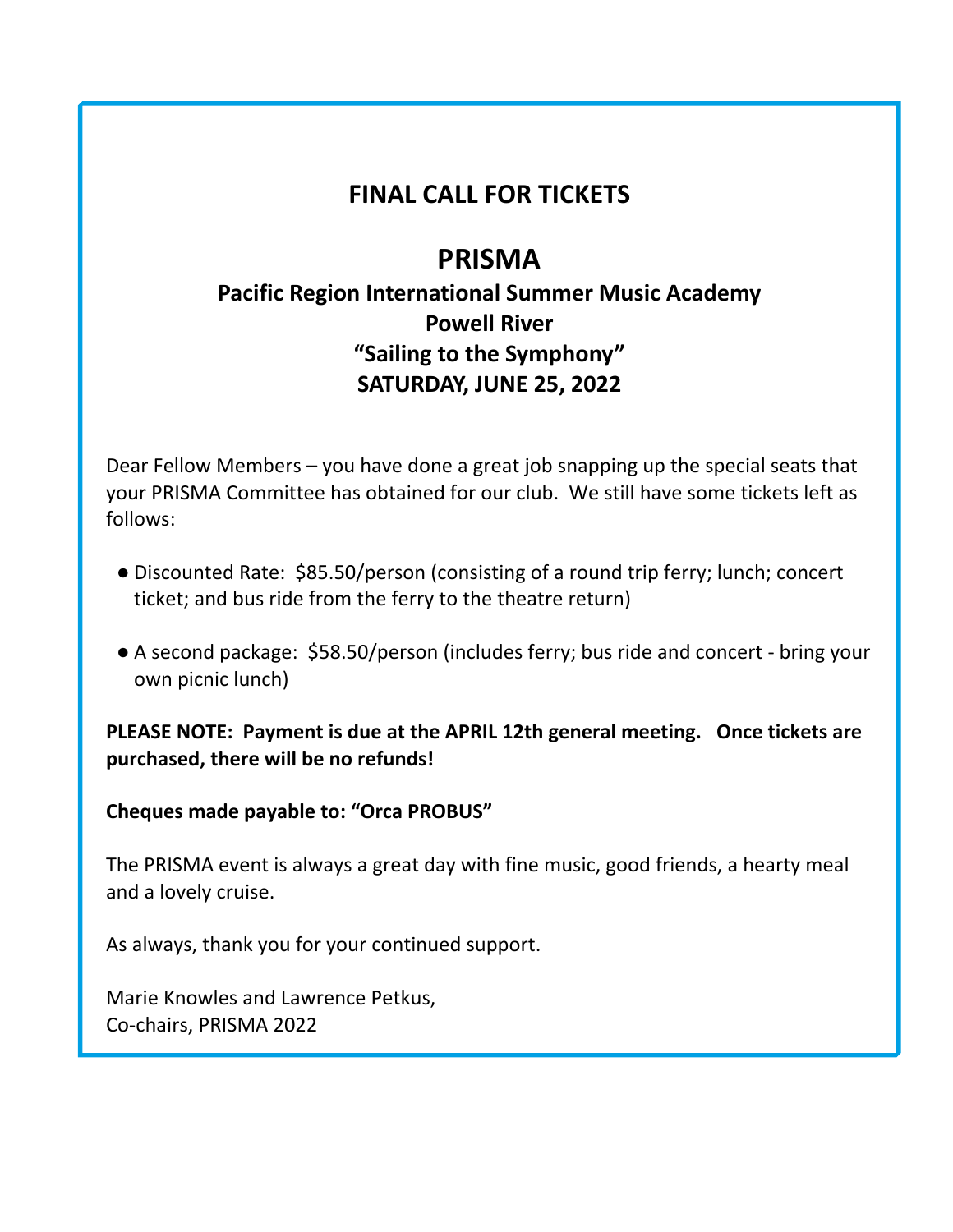

# **Walking Group**

The Monday weekly walks have continued despite some rain. Melanie plans to alternate between the easy Air Park loop one week, with a different location on the following week. Last month we did a walk past the Royston Wrecks. If you want to add your name to the notice list, please e-mail Melanie





# *CROQUET*

New member, Gordie March, is interested in establishing a Croquet group within the club. If you are interested in joining or just want more information please contact Gordie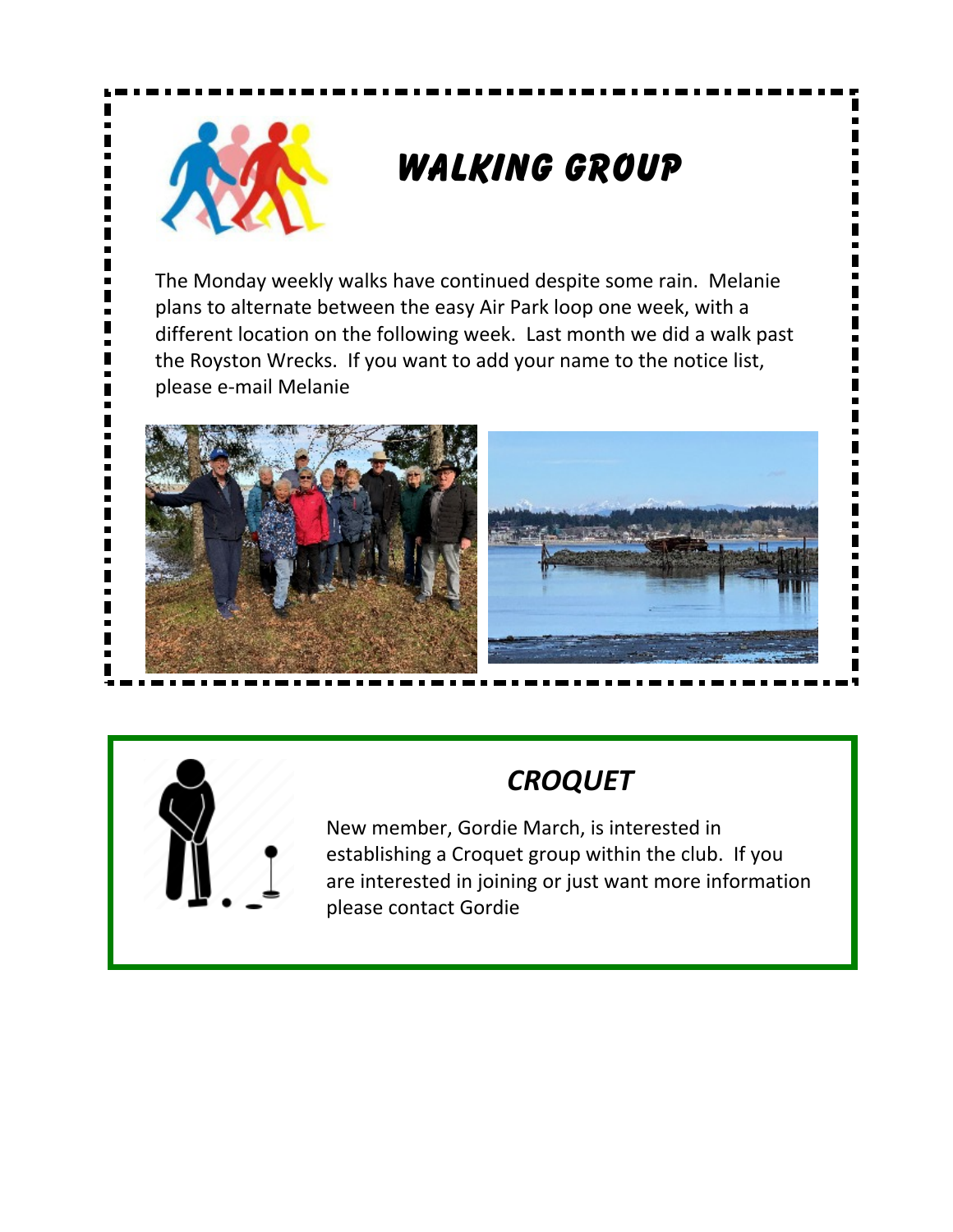## **PUB CLUB NEWS**

We went to Kelly O'Bryan's Pub after the March Probus meeting. Twenty-two Probus members attended. I appreciate that several couples notified me in good time that they would not be coming. Please be reminded that it is important that I have accurate information for the host, so that they can be adequately prepared for our visit. The service and food were very good and we went home satisfied.





After the April meeting we will be going to the Avenue Bistro, located at 2064 Comox Avenue. This event will be in the Bistro lounge. They have prepared a special menu for our visit. We have been at this venue several times and have always had good service. The staff are very friendly and accommodating.

An announcement about this event will be sent out early next week. Wait until then before you respond.